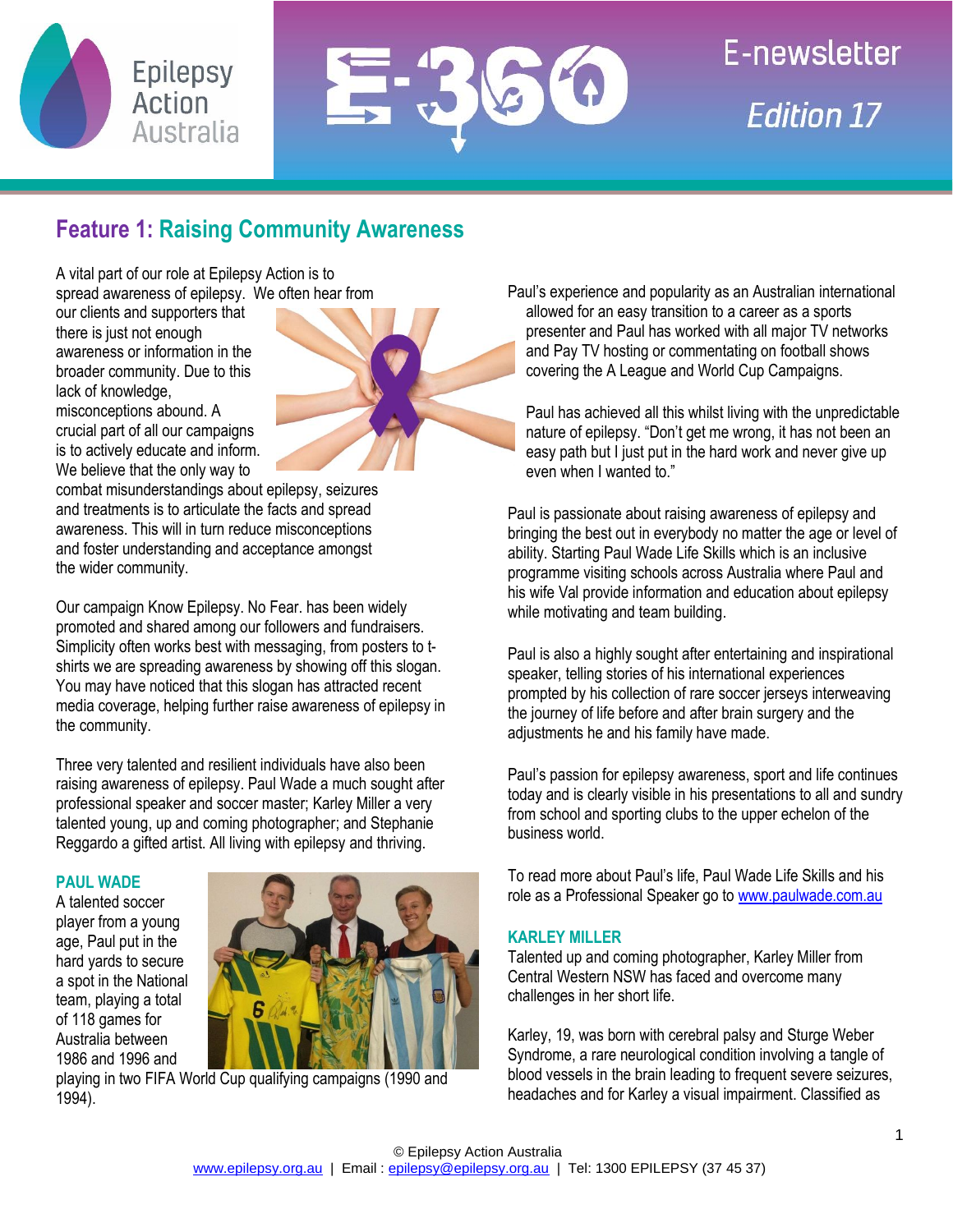Epilepsy Action Australia

legally blind this photographer has remarkable clarity in her vision for her photographic compositions.



In 2015, Karley faced the difficult decision to undergo a hemispherectomy to remove half of her brain with the support of her family and surgeon. Not only did the surgery relieve the disabling headaches, the seizures stopped the day after surgery.

With her new lease on life Karley ventured into photography, being given the opportunity by the Sebastian Foundation to travel to the United States for tutoring and work experience with award winning photographers. Upon her return she held her

inaugural photography exhibition in Cowra.

A professional photographer with an impressive portfolio, Karley is giving back by composing enchanting portraits of children with special needs. Also donating a piece of her work for the Art For Epilepsy Auction helping to raise money for the cause Karley is passionate about raising awareness of epilepsy and those living with special needs. Karley believes "Through the lens of a camera we can change perceptions."

To view Karley's work go to www.ArtForEpilepsy.com.au and Karley Miller Photography on Facebook.

## **STEPHANIE REGGARDO**

An artist from East Gippsland in Victoria, Stephanie has been living with epilepsy since she was 16 years old. Now in her final

year of a Bachelor of Arts at Federation University her creation, Epileptic Vision is based on her personal experience of epilepsy. Her pieces often feature jellyfish, depicting the muscle jerks and twitches she experiences from her Juvenile Myoclonic Epilepsy, much like shocks



without the electricity like those from a jellyfish sting.

Many people have little knowledge or awareness of epilepsy and through her art Stephanie is raising awareness of epilepsy and her lived experience of the unique sensation of her seizures.

To view more of Stephanie's art and her piece for the Art For Epilepsy Auction go to www.ArtForEpilepsy.com.au and Stephanie Reggardo@\_stephreg\_Instagram

# **Feature 2: Help is at hand**



Which is where the all in one online

platform *Kindom* can help – it allows you to put every report, prescription, doctor's note, as well as your own observations, thoughts and photos into one easily accessible digital platform, with you in control of who you share it with.

For mum of three Valerie Wade whose husband and daughter have epilepsy, as well as another child with developmental challenges on top of the usual childhood illnesses and issues, it's exactly what she's been waiting for.

*"Simply being able to keep track and share vital health records and observations will be incredibly beneficial."*

*"Neurologists always want to know what happens, how long a seizure goes for, and asks you to describe it, this takes the pressure off as you're no longer relying on your memory."*

*"We've moved states three times since having children and each time we've had to find a new doctor and then try to*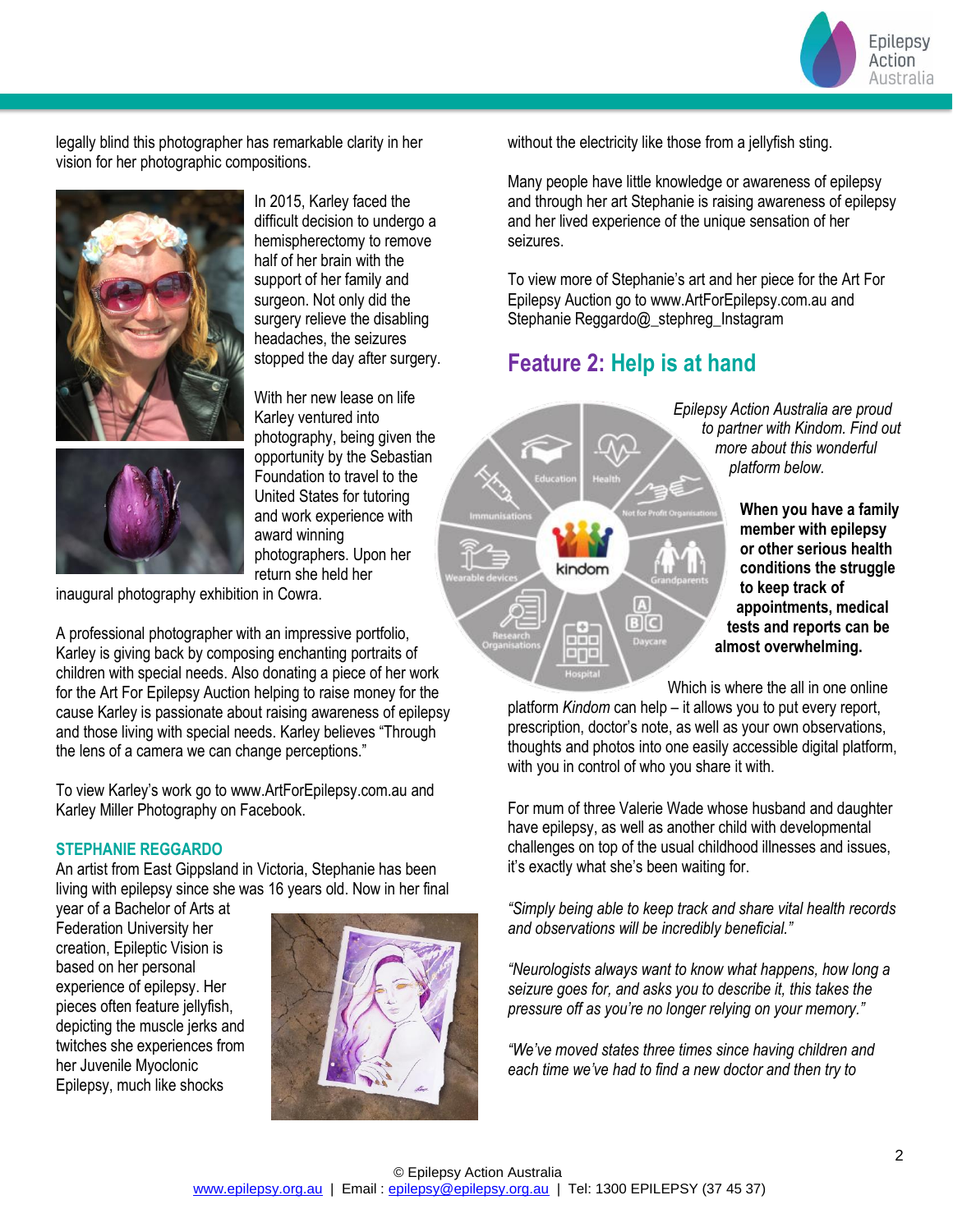

*remember each child's medical history and it's been very difficult," she said.*



*"Kindom also addresses one of the biggest challenges we faced at the start of every school year and that's having to go from teacher to teacher explaining each child's condition and treatment. To be able to simply hand them a printed health summary is amazing."*

Kindom's founder and mum of six Cath Resnick knows all too well the challenges families face which is why she set about developing this platform.

**Mrs Resnick said** *Kindom* **helped families manage their health care by:**

- **Central, secure, storage of important data;** Whether it's medical records, blood tests, or even school reports
- **Shared care;** Enables easy access and sharing of records between everyone involved in the care circle

**Health summary;** *Kindom* automatically creates health and developmental summaries which you can be easily printed or emailed to give to clinicians, schools and carers.

**In-built journal;** Record key milestones, so you'll never forget.

• **Schedules, reminders, calendars** keep track of appointments, check-ups and key events.



Ms Wade said the app was invaluable.

*"It's not just for families with special needs, I can see all families being able to use this to help them manage day to day life."*

**Kindom is available for free at [kindom.care](https://kindom.care/)** 

# **In the News – The latest on epilepsy**

# **New AEDs on PBS**

A recent addition to the Pharmaceutical Benefits Fund, Brivaracetam is indicated for people with focal seizures who have



failed three previous anti-epileptic drugs (AEDs) and currently taking a combination of two or more AEDs. While it is not to be prescribed concurrently with Keppra there are no identified drug to drug interactions between the two drugs and can be overlapped during a transition from one medication to the other. One of the benefits of Brivaracetam is the minimal to no interact with contraceptives and appears to be well tolerated in clinical studies. Find more information here

[https://www.healthdirect.gov.au/medicines/brand/amt,87639100](https://www.healthdirect.gov.au/medicines/brand/amt,876391000168107/briviact) [0168107/briviact](https://www.healthdirect.gov.au/medicines/brand/amt,876391000168107/briviact) and here.

[https://www.nps.org.au/australian](https://www.nps.org.au/australian-prescriber/articles/brivaracetam-for-epilepsy)[prescriber/articles/brivaracetam-for-epilepsy](https://www.nps.org.au/australian-prescriber/articles/brivaracetam-for-epilepsy)

# **Qantas Carer Concession Card**

The Qantas Carer Concession Card is issued to people with disability and high level support needs who require the full-time assistance of a carer whilst they are on the aircraft. A person is eligible if they need to have one-on-one support when seated on the aircraft. A person is not eligible if they only need assistance boarding the aircraft, or when they arrive at their destination as these needs can be catered for by Qantas ground staff when pre-arranged. People with *Disability Australia* currently have an agreement with Qantas for discounted domestic companion flights. Find more information here. <http://www.pwd.org.au/what-we-do/qantascarerconcession.html>

### **New implantable device for seizures**

A new device, developed at St Vincent's Hospital and the Graeme Clark Institute, is like a "fit bit for the brain" and has the potential to predict and prevent epileptic seizures. *The Minder*,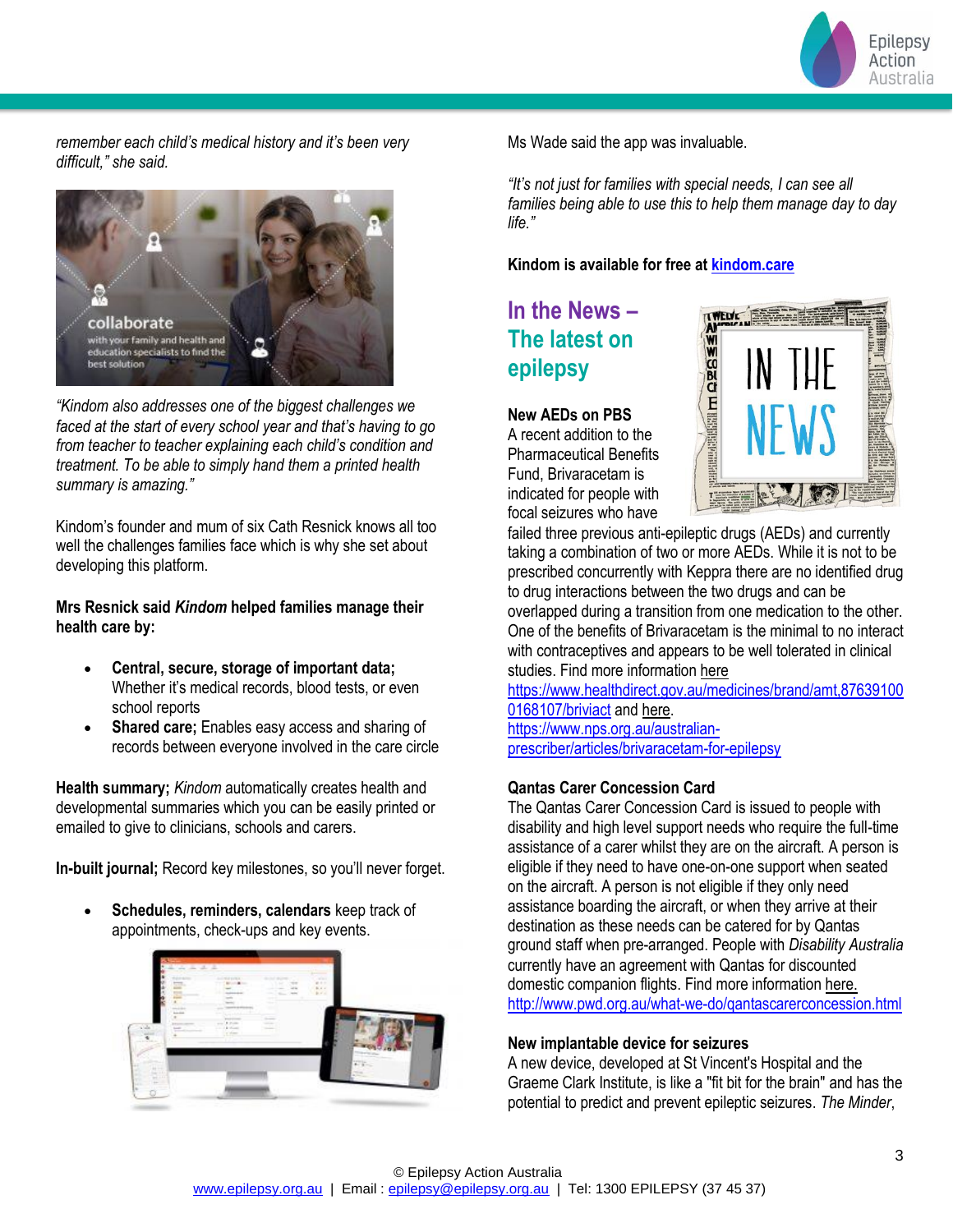

is fitted under the skin on the scalp and records brainwaves. Find more information here. [http://www.abc.net.au/news/2017-](http://www.abc.net.au/news/2017-07-08/new-device-to-track-epileptic-seizures-like-fit-bit-for-brain/8690646) [07-08/new-device-to-track-epileptic-seizures-like-fit-bit-for](http://www.abc.net.au/news/2017-07-08/new-device-to-track-epileptic-seizures-like-fit-bit-for-brain/8690646)[brain/8690646](http://www.abc.net.au/news/2017-07-08/new-device-to-track-epileptic-seizures-like-fit-bit-for-brain/8690646)

**New hope for treatment of poorly controlled seizures**

A significant number of people with epilepsy will not respond satisfactorily to any current treatment. Researchers from Lund University in Sweden have shown they were able to reduce seizures using a method known as 'chemogenetics' focussing precisely on the region of the brain affected by the epileptic seizures, leaving other areas of the brain unaffected. Find more information here. [https://www.epilepsyresearch.org.uk/new](https://www.epilepsyresearch.org.uk/new-hope-for-the-treatment-of-intractable-epilepsy/)[hope-for-the-treatment-of-intractable-epilepsy/](https://www.epilepsyresearch.org.uk/new-hope-for-the-treatment-of-intractable-epilepsy/)

## **Effective epilepsy medication without the side effects?**

Approximately 60-70% of people with epilepsy will have their seizures controlled with medication. But even then, the drugs used may have unpleasant, unwanted side effects. New research from the Australian National University aims to look at the molecular level to find a way of reducing negative side effects without reducing the drug's efficacy. Find more information

her[e.https://www.sciencedaily.com/releases/2018/02/18022709](https://www.sciencedaily.com/releases/2018/02/180227090739.htm?utm_source=feedburner&utm_medium=email&utm_campaign=Feed%3A+sciencedaily%2Fmind_brain%2Fepilepsy+%28Epilepsy+News+--+ScienceDaily%29) [0739.htm?utm\\_source=feedburner&utm\\_medium=email&utm\\_c](https://www.sciencedaily.com/releases/2018/02/180227090739.htm?utm_source=feedburner&utm_medium=email&utm_campaign=Feed%3A+sciencedaily%2Fmind_brain%2Fepilepsy+%28Epilepsy+News+--+ScienceDaily%29) [ampaign=Feed%3A+sciencedaily%2Fmind\\_brain%2Fepilepsy+](https://www.sciencedaily.com/releases/2018/02/180227090739.htm?utm_source=feedburner&utm_medium=email&utm_campaign=Feed%3A+sciencedaily%2Fmind_brain%2Fepilepsy+%28Epilepsy+News+--+ScienceDaily%29) [%28Epilepsy+News+--+ScienceDaily%29](https://www.sciencedaily.com/releases/2018/02/180227090739.htm?utm_source=feedburner&utm_medium=email&utm_campaign=Feed%3A+sciencedaily%2Fmind_brain%2Fepilepsy+%28Epilepsy+News+--+ScienceDaily%29)

# **Q&As – Our service providers answer your questions**



### *Q: I've been experiencing anxiety attacks since my first seizure a couple of months ago. Is that normal?*

A: Anxiety is a core emotion that many people experience at certain points in life. Anxiety is quite normal when we sense something bad is going to happen, but it can become problematic if it gets out of hand, causing a constant feeling of nervousness, distress and unease for no apparent reason. With any medical condition, people may become anxious after diagnosis, but anxiety is also related to epilepsy in more specific ways, not only as a reaction to the diagnosis, but also as a symptom of the epilepsy. In some cases, it's a side-effect of seizure medicines. For many, knowing a seizure can occur at any time without much or any warning is a major point of anxiety. Relaxation, meditation and yoga will help if done on

a regular basis. There are a number of online sites and apps that can help with anxiety such as Headspace (link: www.headspace.org.au), Smiling Mind (link:

*www.***smilingmind***.com.au)*, CALM (link[: www.calm.com\)](http://www.calm.com/) and MindSpot (link[: www.mindspot.org.au\)](http://www.mindspot.org.au/) a free virtual clinic offering initial assessment and psychological well-being treatment courses. If your

anxiety is severe please seek the assistance and guidance of your doctor for potential referral.

# *Q: Apart from a few dollars in price, what's the difference between branded and non-branded medications from chemists?*

A: Generic medications are generally less expensive copies of the original, branded medication. Neurologists can spend years titrating their patient's antiepileptic drugs for optimal seizure control while minimising adverse effects. Due to the narrow therapeutic range of antiepileptic drugs, switching from innovator (original drug) to generic (copy drug), generic to innovator or generic to another generic drug isn't recommended. Innovator and generic drugs almost contain identical active ingredients and must meet the same standards in quantity, purity and quality.

However, some variation in bioequivalence is permitted, and the inactive ingredients (such as fillers and colours) may differ. The difference in the inactive ingredients may change the bioavailability of the active ingredient. This is especially important for drugs with a narrow therapeutic range, as it can lead to subtherapeutic or toxic doses.

If your pharmacist offers a different brand of the same medication, don't accept it. It is important to stick with the same brand. Speak with the prescribing doctor before switching between generics and innovator drugs.

# *Q: My 11-year-old has gained weight on Epilim despite healthy eating. Which medications don't have this effect?*

A: Side-effects of any medication are a concern for parents, especially when they impact a child's health, self-esteem and social interactions. Ask the prescribing doctor to consider the impact of these side-effects versus the benefits gained, namely seizure control, before considering other therapies. Many drugs can cause weight gain including Valproate (or Epilim). Others have no impact on weight or suppress the appetite and cause weight loss. Clinical trials indicate a dose dependant weight gain in 4-9% of people who are only taking Valproate. This gain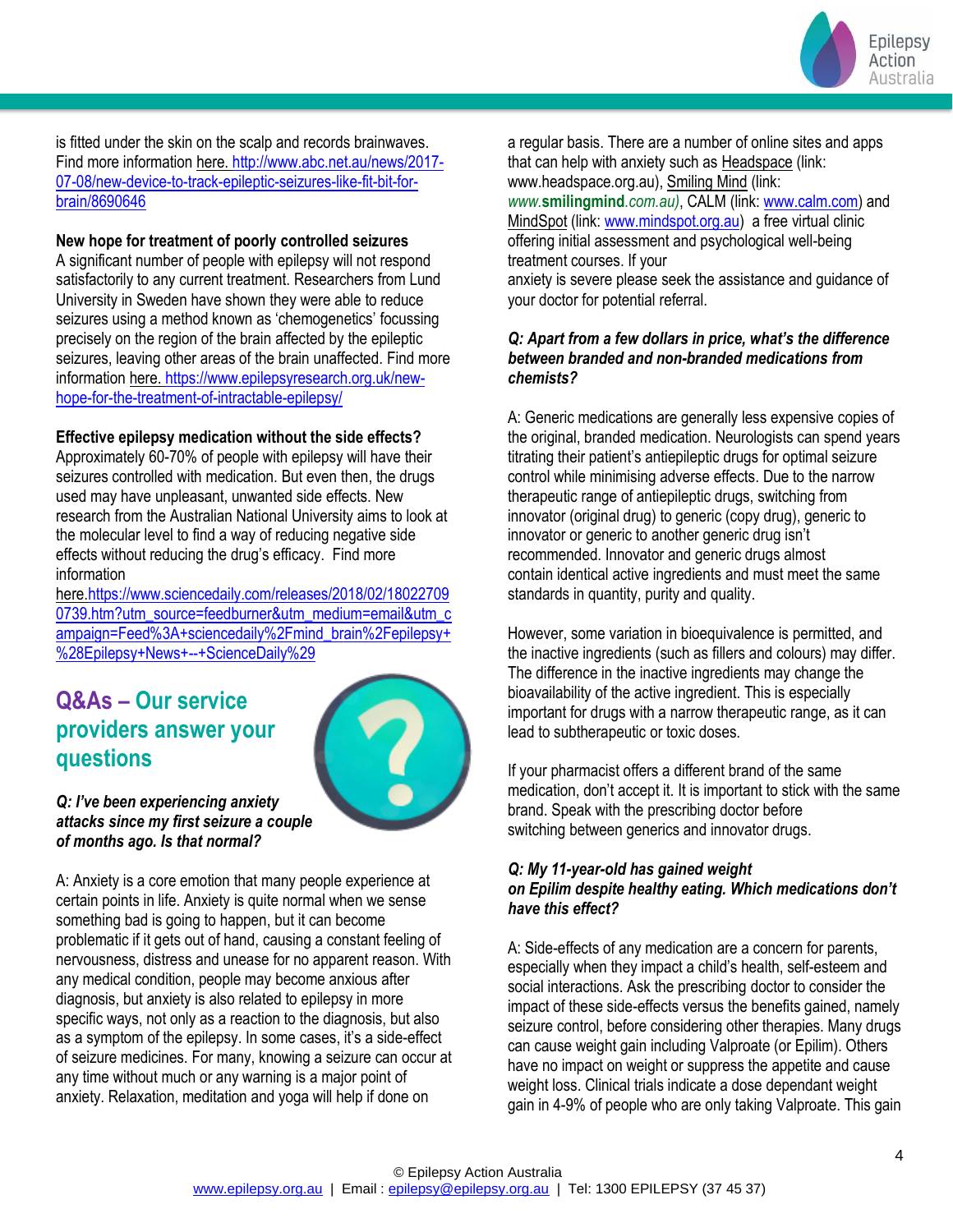

does not appear to plateau as it does with other drugs. The mechanism of Valproate induced weight gain remains unclear, but recent evidence suggests a relationship between the drug and levels of gherlin and leptin – hormones that play a major role in appetite control and long-term weight regulation. Speak to your doctor about this side effect and medications that may be a better choice for your child.

# *Q: Is it a legal requirement to disclose epilepsy when applying for work?*

A: The nature of the work involved and period of seizure freedom will influence your decision to inform any potential employer when applying for work. Some occupations require mandatory periods of seizure freedom such as professional truck, bus or emergency vehicle drivers whilst other occupations may be

hazardous if a seizure occurs such as working around water, fire and at heights. In those instances, you will need to inform a potential employer. It is important for you to consider the consequences of experiencing a seizure in the potential workplace and if it poses any risk to yourself or others around you such as working near the frying vats in a commercial kitchen. People with epilepsy can work in commercial kitchens however reasonable adjustments will need to be made to ensure a safe workplace.

The general rule of thumb is, if you have been deemed fit to drive a motor vehicle, your seizures are considered well controlled and there is no real need to inform a potential employer of your epilepsy. If you choose to inform a potential employer it is best to time it after you have received a job offer in writing and before you accept the position. It is at this point any work place accommodations can be negotiated. Under the Work Health & Safety Act, employers need to know about a condition, or they can't be held responsible for failing to adopt safety measures. If you choose not to inform your employer of your epilepsy, you may choose to let a co-worker know so if you do experience a seizure in the workplace they will have some idea what is happening and how to assist you. When completing an application form you can leave sections blank however it is important not to say you do not have a health condition when you do as this can lead to instant dismissal.

# *Q: My seven-year-old son was diagnosed with epilepsy four years ago. Recently the GP mentioned that he had cortical dysplasia. What is cortical dysplasia?*



A: Cortical dysplasia refers to a disorganisation of the neurones (nerve cells) in the grey matter of the brain (cerebral cortex) and is classified within the group of 'Malformations of Cortical Development.' The cerebral cortex is a 2-4 mm thick outer layer of the brain made up of nerve cells often referred to as grey matter. As the brain develops in utero, nerve cells migrate to different parts of the surface of the brain. If this migration is altered or disrupted, the structure of the cerebral cortex can become disorganised and hyper-excitable

nerve cells can develop. These nerve cells may misfire giving rise to abnormal signals. Focal (localised) cortical dysplasia is the most common cause of intractable epilepsy in children and is a frequent cause of epilepsy in adults. It would be important to have contact with an epilepsy specialist for assessment and ongoing management.

# **Taking Action – What's happening at Epilepsy Action**

*ANOTHER SUCCESSFUL PURPLE DAY!*



What a huge Purple Day we've had! This year we had more fundraising and school events registered than ever before. We've also had a record number of people spreading awareness for epilepsy through our "*Know Epilepsy. No Fear*" and we received a tremendous amount of media coverage in print, online and broadcast media. Thank you to everyone who got involved and helped to raise funds and awareness of epilepsy throughout Australia. Every event, donation, purchase and conversation made a difference to the work we do for those impacted by epilepsy.

Can't wait for 2019! Let us know if you'd like to be involved to keep the momentum going, simply email the team at [epilepsy@epilepsy.org.au.](mailto:epilepsy@epilepsy.org.au)